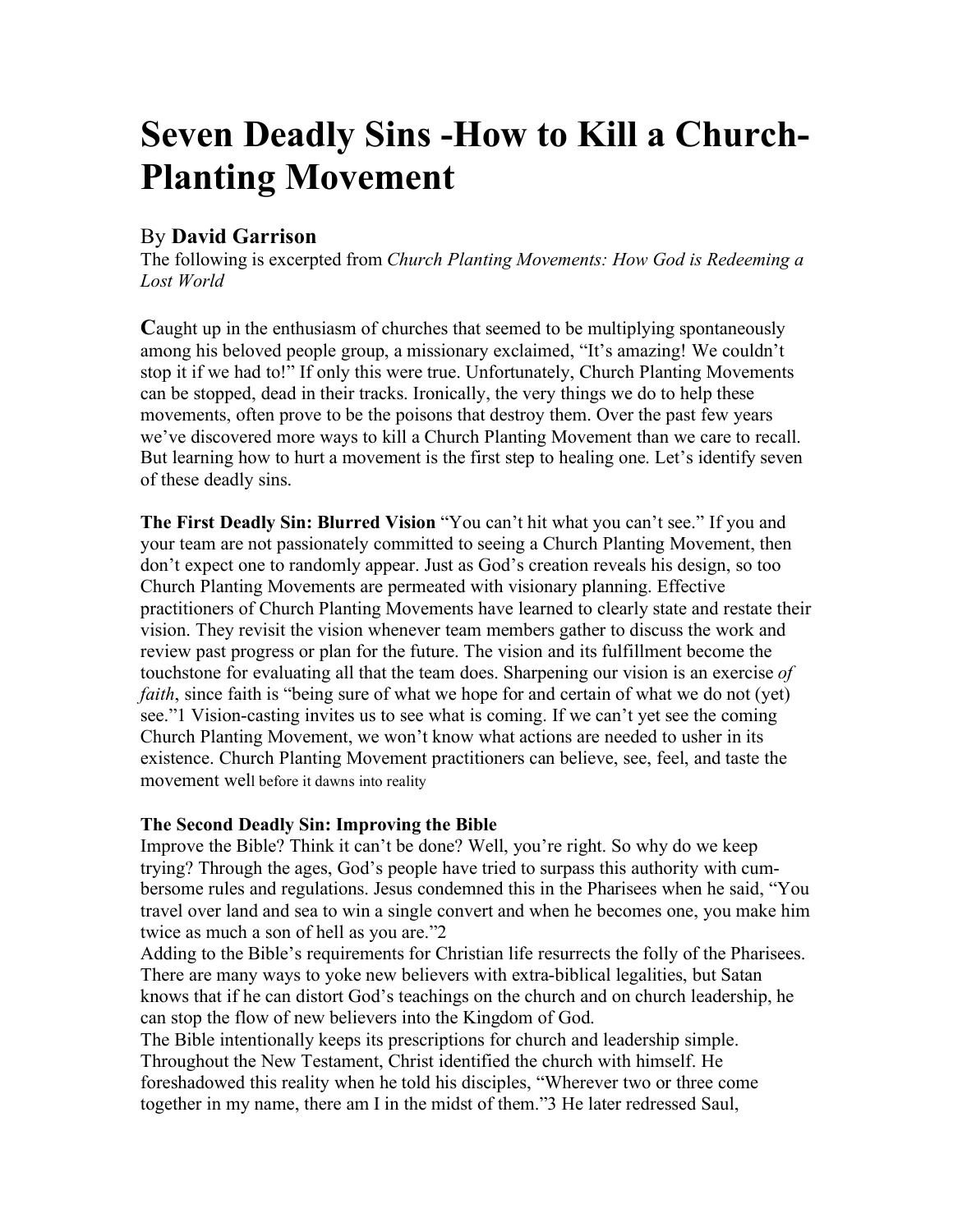persecutor of the church, with the words, "Saul, Saul, why do you persecute me?"4 The converted Paul took the lesson to heart, seeing the church as the Body of Christ and identifying his followers as members of that Body.5

Being the Body of Christ deliberately ignores congregation size, seminary qualifications, mortgage-free property, or steepled buildings. It does speak of a standard of life, though, that is unsurpassed in human history.

So it should come as no surprise that the leadership of this "Christ community" is qualified by its relationship to Christ. Jesus chose disciples from a variety of vocations. The one thing they shared in common was Him. He spent three years walking with them, and this became their license to lead. We see that when the church chose a replacement for Judas Iscariot, the only requirement stated was that the candidate must have been with Jesus from his baptism to his ascension.6

In his letter to Timothy, Paul speaks of requirements for an elder or deacon, but these are offered as characteristics of a reputable Christ follower and should never be substituted for the ultimate test: Christ-likeness.

# **The Third Deadly Sin: Sequentialism**

Sequentialism refers to thought and practice that follows linear, step-by-step processes. It's natural for missionaries to think, plan, and act in sequential steps. First you learn the language, then you develop relationships with people, then you share a witness, then you win a convert, then you disciple the convert, then you start again. When you get enough converts, you draw them into a congregation and begin raising up leaders. Sequentialism makes perfect sense, but it is deadly to a Church Planting Movement. Sequentialism can take years to unfold, and like falling dominoes, the whole process comes to a halt if one plank fails to fall.

Church planting movements depend on practicing the end from the beginning. In these movements we see missionaries witnessing before the language is mastered. They practice house church with new believers, seekers, and co-workers. As they do this, they model and reproduce evangelism, discipleship, church formation, leadership development and missions.

Sequential paradigm missionaries speak of the time it takes to "lay a good foundation" as a prerequisite to reproduction. But time is not the precondition for a good foundation; sound doctrine and obedience to God's Word are. In fact, when we delay multiplication of new churches in order to "go deep," we inadvertently communicate to the new believers that the message we have is not really urgent or vital.

#### **The Fourth Deadly Sin: Unsavory Salt**

When Christianity compromises itself with sin, the result is unsavory salt—a faith that has "lost its first love."7 Trying to grow a Church Planting Movement in the face of unsavory Christianity is like trying to raise wheat on a desert salt flat.

Conventional wisdom has told us that one should always work through the local church to reach a neighboring people group. But an unsavory local church is not a bridge to the lost, it is a barrier to the lost.

Unsavory Christianity reveals itself in three forms: cancer-ridden Christianity, contentious Christianity, and comatose Christianity. Sinful compromises with the world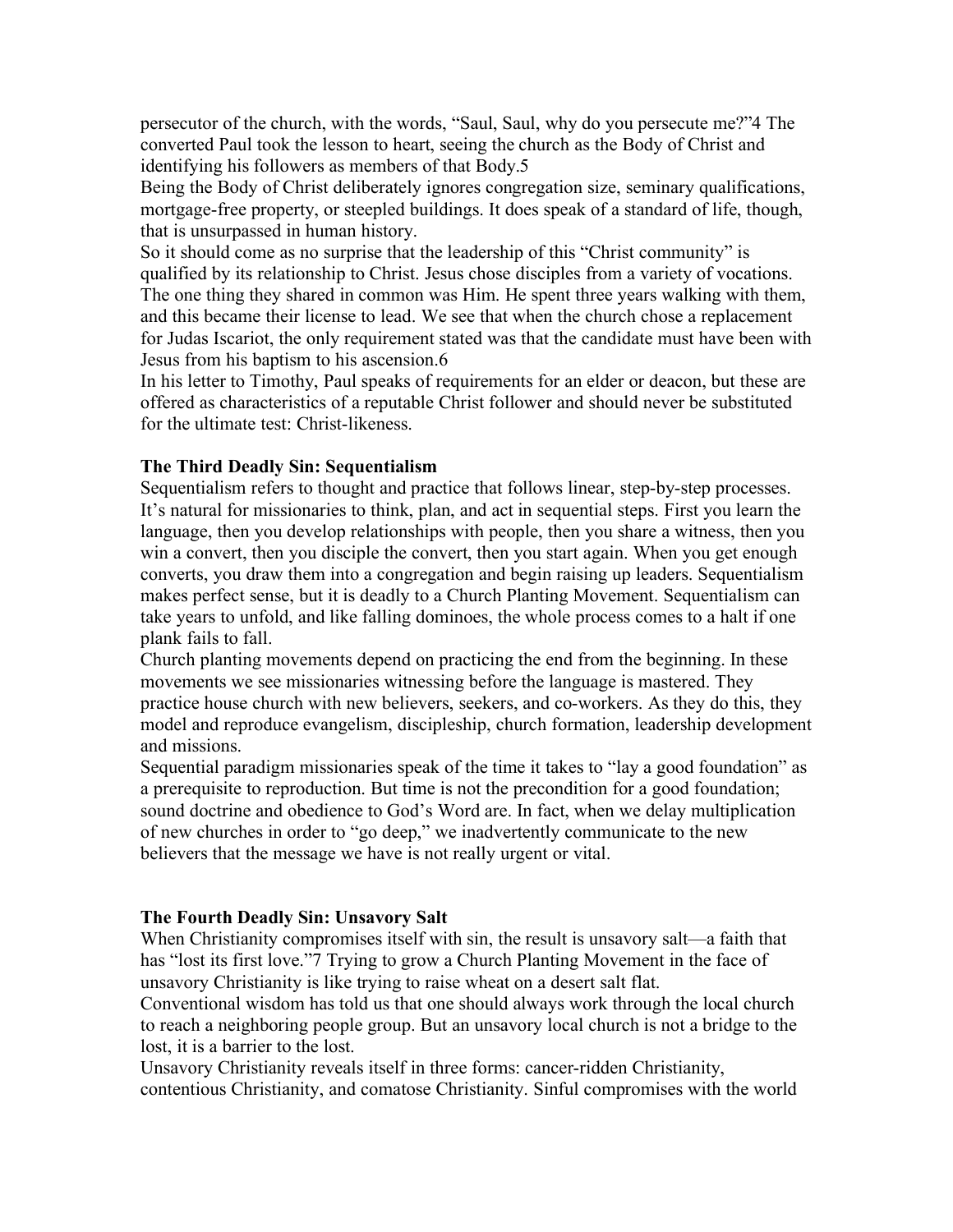that embed themselves in the community act as a black cancer, slowly sapping the Body of life and light. Contention is that age-old tendency among Christians to quarrel among themselves rather than turn to the needs of a lost world around them. A church that has turned inward and lost its love for and contact with the lost is nothing short of comatose. Its silent answer to the appeal of the Great Commission is a rhetorical, "Who cares?" Even in his own lifetime, the Apostle Paul saw the emergence of unsavory Christianity. He made it very clear how believers were to respond to those who had "a form of godliness (while) denying its power." He told Timothy to "have nothing to do with them."8

The best way to bring about change in a fallen expression of Christianity is by unleashing vibrant, living Christianity, free of sin, too busy to fight, and in love with a lost humanity.

# **The Fifth Deadly Sin:**

# **The Devil's Candy**

To a hungry child the sweet taste of candy is irresistible, but that sugary burst of energy is no substitute for the kind of good nutrition required for long-term growth. In the same way there are sweet Christian virtues that Satan uses to seduce us away from a Church Planting Movement.

The Devil's Candy is deceptive because it refers to good things that have real value, but if these good things keep us from our vision of churches planting churches, then they become a detour that we can ill afford.

One example of the Devil's Candy is money. Money, though not inherently evil, is also not essential to Church Planting Movements, but it can produce a quick burst of energy. When a missionary's hunger to see quick results prompts him to hire pastors and construct church buildings with foreign funding, he has bit the Devil's Candy! Building a movement on foreign funds is like running a machine with an extension cord that stretches across the ocean. When the movement reaches the end of the cord's length, it will abruptly stop. A Church Planting Movement must have an internal engine and internal fuel if it is going to flourish.

Letting a movement grow with its own leadership and resources may seem slower and riskier, but the risk is well worth the rewards. In his missiology classic, *The Spontaneous Expansion of the Church*, Roland Allen offered an instructive fable:

It is said that when God announced to the angels his purpose to create man in his own image Lucifer...cried: *'Surely he will not give them power to disobey him.'* And the Son answered him: 'Power to fall is power to rise.' Lucifer, who had not yet fallen from heaven, began to desire to know that power….In the end, Satan achieved his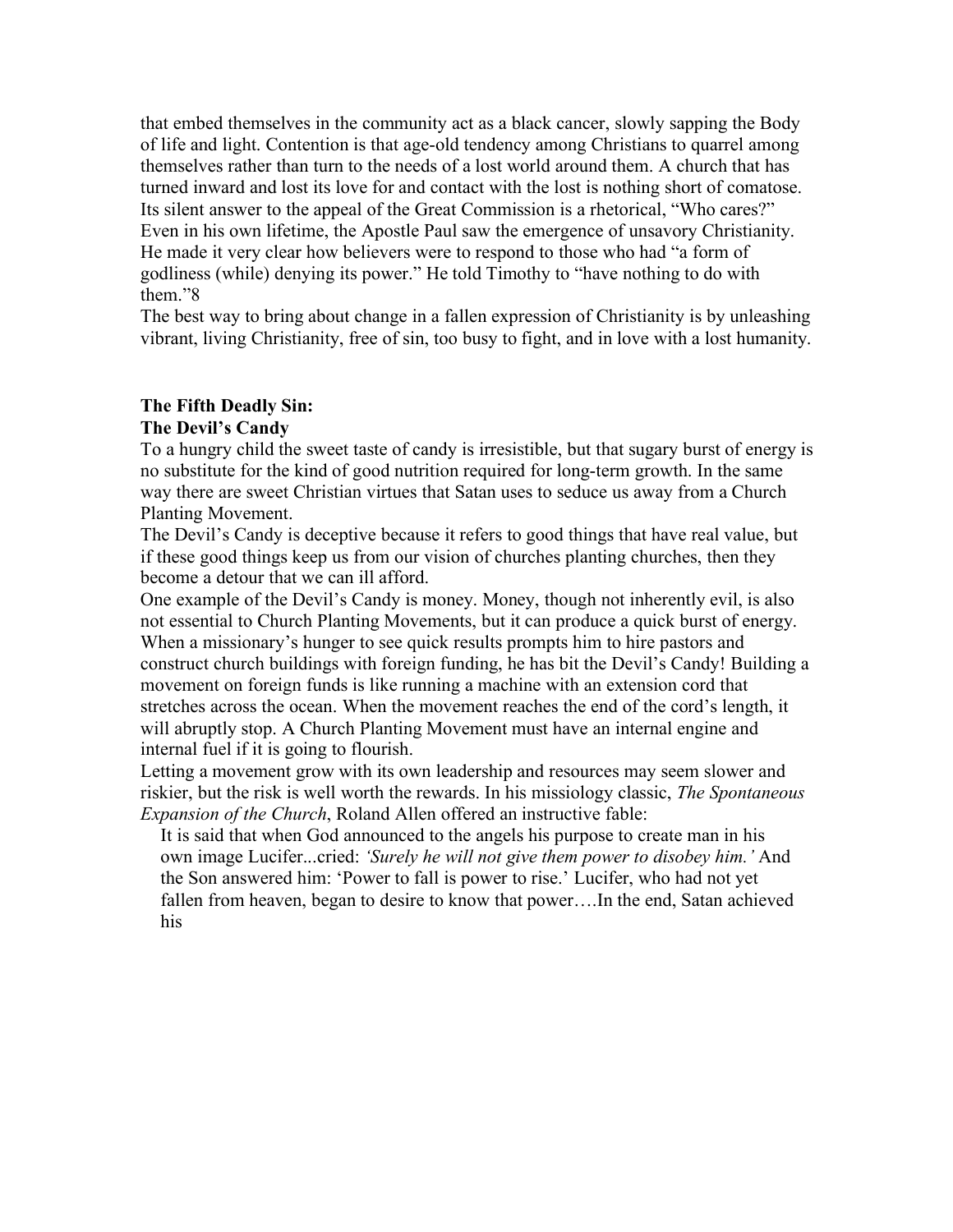*greatest victories over man, not by pulling him down, but by* inducing the servants of Christ to deprive new converts of the power to fall…so that he might deprive them of the power to rise.<sup>9</sup>

Whenever we use subsidies to keep a church from falling, we unwittingly deprive the new church of *the power to rise.* 

#### **The Sixth Deadly Sin:**

#### **Alien Abduction**

Our gospel's origins may come from out of this world, but Church Planting Movements are very much at home in their world. They don't have the smell of foreignness to them. Their leadership is local; they worship in the community's heart language; they meet in their own homes.

There are at least three ways that Church Planting Movements can succumb to alien abduction: 1) by forcing new believers to exchange their cultural forms for alien ones, 2) by creating a welfare state of foreign dependency, and 3) by injecting foreign elements into the life of the church that cannot be locally reproduced. Any one of these alien invaders can cripple a Church Planting Movement.

Church Planting Movements take on the appearance of their context. If villages build homes out of bamboo, then church buildings are made of bamboo. If the people live in small apartments, the Church Planting Movement will occur in small apartments. Missionaries who are successful in seeing a Church Planting Movement have learned to begin each church plant with the question, "Can this church be reproduced by these believers?" If the answer is, "No," then the foreign elements are identified and discarded or replaced with reproducible elements.

#### **The Seventh Deadly Sin: Blaming God**

Many practitioners of Church Planting Movements have concluded that the single greatest barrier to Church Planting Movements is blaming God for their absence. Certainly God is at the center of every Church Planting Movement, but there is also a place for human responsibility, a place that God reserves exclusively for us. When Christians complain, "I guess it's just not God's time for them," we abrogate this human element and put the blame on God. This form of divine dismissal is probably the most common excuse offered for not modifying our own behavior in relation to a Church Planting Movement. In the end, divine dismissal is still dismissal; it just sounds holier. Church Planting Movements are not unlike personal salvation. On the one hand, God has done it all, paying the price for our salvation through his Son's atonement. But he also calls on us to take this message to a lost world, and allows the lost a measure of freedom to respond to his saving gift. The same is true of Church Planting Movements; they are a divine-human covenant. God is in charge, but he reserves many crucial roles for us.